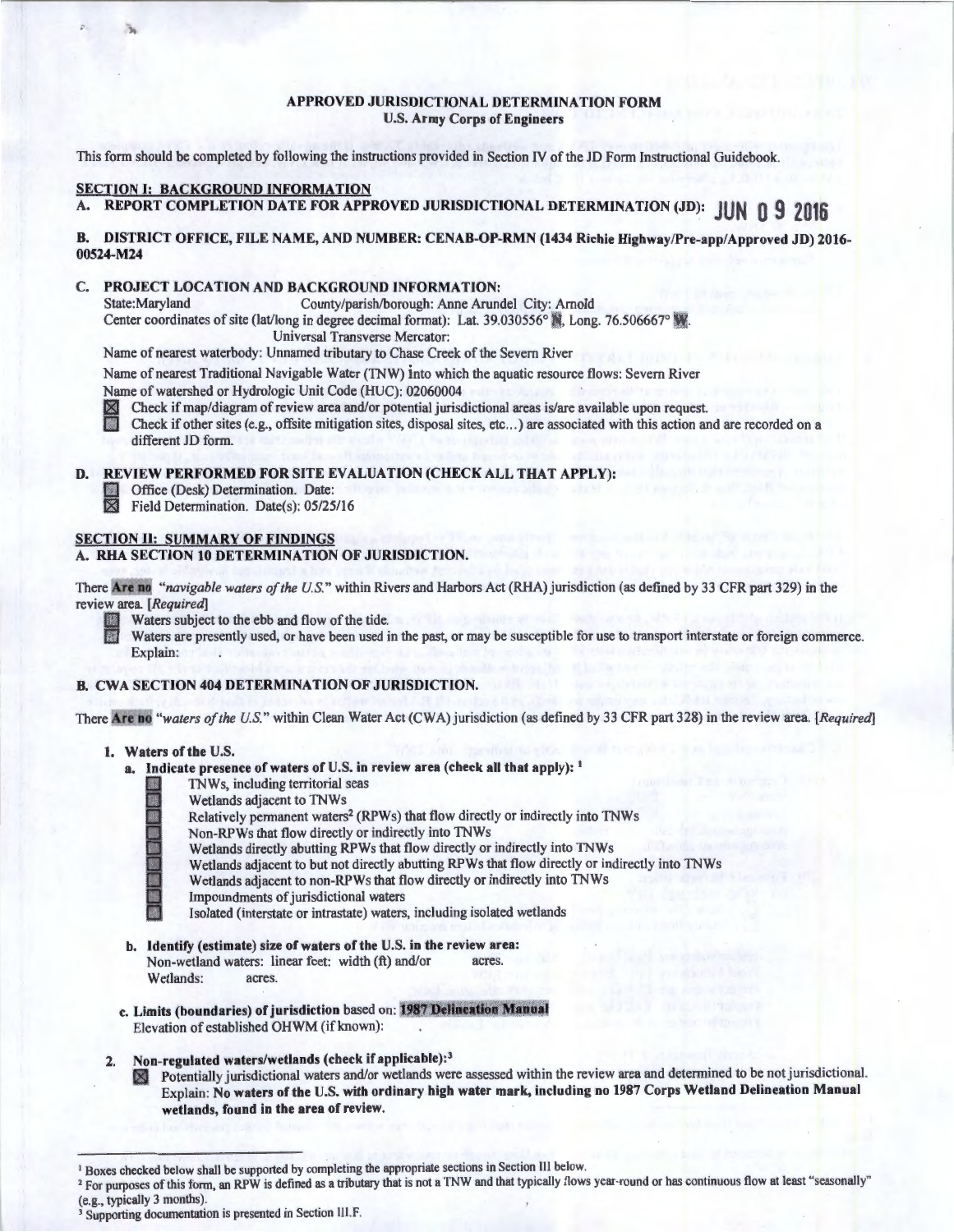#### SECTION III: CWA ANALYSIS

#### TNWs AND WETLANDS ADJACENT TO TNWs

The agencies will assert jurisdiction over TNWs and wetlands adjacent to TNWs. If the aquatic resource is a TNW, complete Section III.A.1 and Section III.D.1. only; if the aquatic resource is a wetland adjacent to a TNW, complete Sections III.A.1 and 2 and Section 111.D.1.; otherwise, see Section lll.B below.

#### I. TNW

Identify TNW:

Summarize rationale supporting determination:

#### 2. Wetland adjacent to TNW

Summarize rationale supporting conclusion that wetland is "adjacent":

## B. CHARACTERISTICS OF TRIBUTARY (THAT IS NOT A TNW) AND ITS ADJACENT WETLANDS (IF ANY):

This section summarizes information regarding characteristics of the tributary and its adjacent wetlands, if any, and it helps determine whether or not the standards for jurisdiction established under *Rapanos* have been met.

The agencies will assert jurisdiction over non-navigable tributaries ofTNWs where the tributaries are "relatively permanent waters" (RPWs), i.e. tributaries that typically flow year-round or have continuous flow at least seasonally (e.g., typically 3 months). A wetland that directly abuts an RPW is also jurisdictional. If the aquatic resource is not a TNW, but has year-round (perennial) flow, skip to Section Ill.D.2. If the aquatic resource is a wetland directly abutting a tributary with perennial flow, skip to Section III.D.4.

A wetland that is adjacent to but that does not directly abut an RPW requires a significant nexus evaluation. Corps districts and EPA regions will include in the record any available information that documents the existence of a significant nexus between a relatively permanent tributary that is not perennial (and its adjacent wetlands if any) and a traditional navigable water, even though a significant nexus finding is not required as a matter of law.

If the waterbody4 is not an RPW, or a wetland directly abutting an RPW, a JD will require additional data to determine ifthe waterbody has a significant nexus with a TNW. If the tributary has adjacent wetlands, the significant nexus evaluation must consider the tributary in combination with all of its adjacent wetlands. This significant nexus evaluation that combines, for analytical purposes, the tributary and all of its adjacent wetlands is used whether the review area identified in the JD request is the tributary, or its adjacent wetlands, or both. If the JD covers a tributary with adjacent wetlands, complete Section III.B.1 for the tributary, Section III.B.2 for any onsite wetlands, and Section III.B.3 for all wetlands adjacent to that tributary, both onsite and offsite. The determination whether a significant nexus exists is determined in Section 111.C below.

1. Characteristics of non-TNWs that flow directly or indirectly into TNW

- (i) General Area Conditions: Watershed size: Drainage area: Average annual rainfall: inches<br>Average annual snowfall: inches Average annual snowfall:
- (ii) Physical Characteristics:

(a) Relationship with TNW:

Tributary flows directly into TNW.  $\Box$  Tributary flows through Pick List tributaries before entering TNW.

Project waters are Pick List river miles from TNW. Project waters are **Pick List** river miles from RPW. Project waters are Pick List aerial (straight) miles from TNW. Project waters cross or serve as state boundaries. Explain:

Identify flow route to TNW5: Tributary stream order, if known:

<sup>4</sup> Note that the Instructional Guidebook contains additional information regarding swales, ditches, washes, and erosional features generally and in the arid West.

<sup>~</sup> Flow route can be described by identifying, e.g., tributary a, which flows through the review area, to flow into tributary b, which then flows into TNW.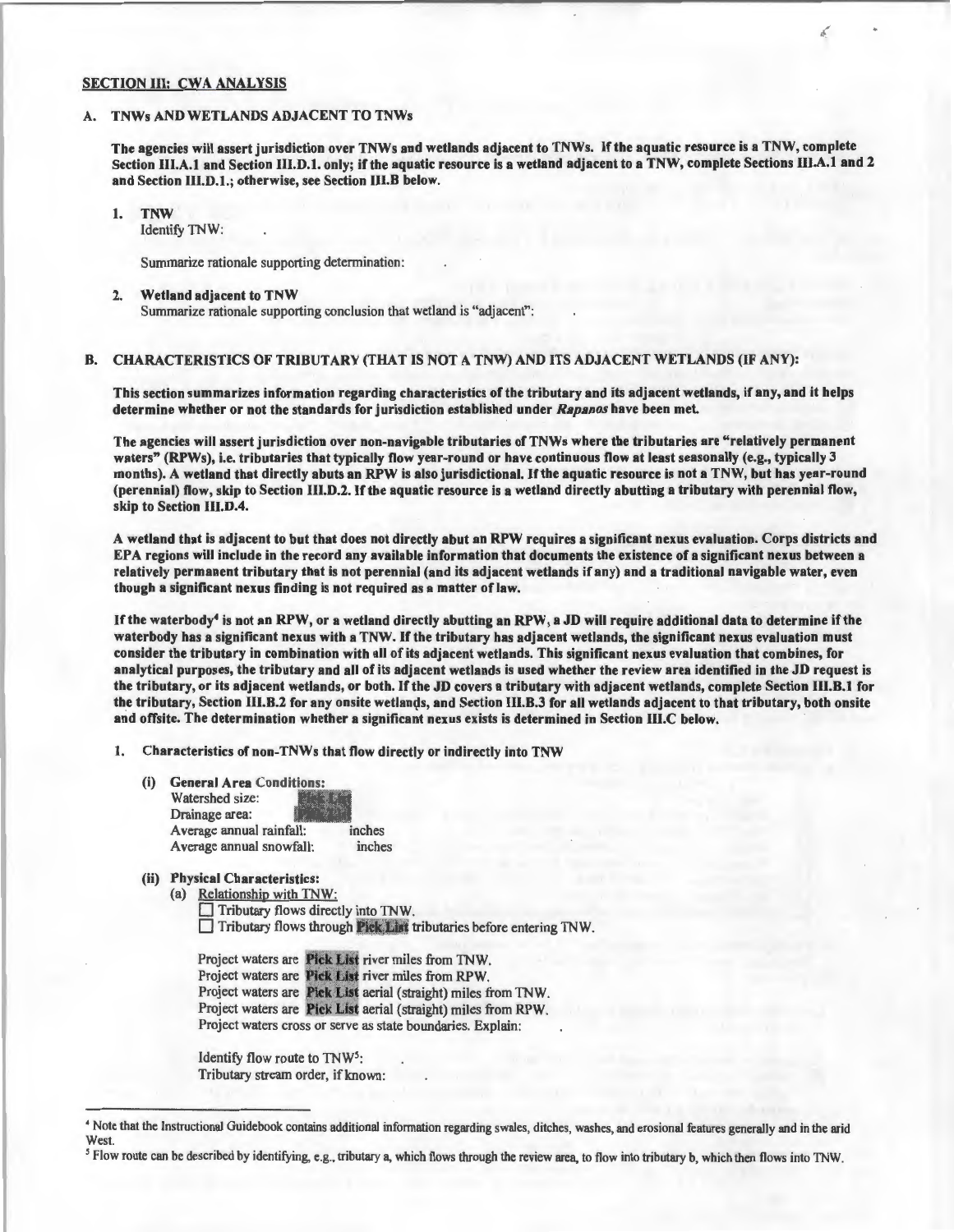| (b) |                                                                                                                                     |                     |                                                      |  |                                                                                                                                     |  |  |
|-----|-------------------------------------------------------------------------------------------------------------------------------------|---------------------|------------------------------------------------------|--|-------------------------------------------------------------------------------------------------------------------------------------|--|--|
|     | General Tributary Characteristics (check all that apply):<br>Tributary is:<br>Natural                                               |                     |                                                      |  |                                                                                                                                     |  |  |
|     |                                                                                                                                     |                     | Artificial (man-made). Explain:                      |  |                                                                                                                                     |  |  |
|     |                                                                                                                                     |                     | Manipulated (man-altered). Explain:                  |  |                                                                                                                                     |  |  |
|     |                                                                                                                                     |                     |                                                      |  |                                                                                                                                     |  |  |
|     | Tributary properties with respect to top of bank (estimate):                                                                        |                     |                                                      |  |                                                                                                                                     |  |  |
|     | Average width:<br>feet                                                                                                              |                     |                                                      |  |                                                                                                                                     |  |  |
|     | Average depth:                                                                                                                      |                     | feet                                                 |  |                                                                                                                                     |  |  |
|     |                                                                                                                                     |                     |                                                      |  |                                                                                                                                     |  |  |
|     | Average side slopes: Pick List.                                                                                                     |                     |                                                      |  |                                                                                                                                     |  |  |
|     |                                                                                                                                     |                     |                                                      |  |                                                                                                                                     |  |  |
|     | Primary tributary substrate composition (check all that apply):<br><b>Silts</b><br><b>Sands</b>                                     |                     |                                                      |  |                                                                                                                                     |  |  |
|     | Cobbles                                                                                                                             |                     |                                                      |  | Concrete                                                                                                                            |  |  |
|     |                                                                                                                                     |                     | Gravel                                               |  | <b>Muck</b>                                                                                                                         |  |  |
|     | <b>Bedrock</b>                                                                                                                      |                     | Vegetation. Type/% cover:                            |  |                                                                                                                                     |  |  |
|     | Other. Explain:                                                                                                                     |                     |                                                      |  |                                                                                                                                     |  |  |
|     |                                                                                                                                     |                     |                                                      |  |                                                                                                                                     |  |  |
|     | Tributary condition/stability [e.g., highly eroding, sloughing banks]. Explain:                                                     |                     |                                                      |  |                                                                                                                                     |  |  |
|     | Presence of run/riffle/pool complexes. Explain:<br>Tributary geometry: Pick List<br>Tributary gradient (approximate average slope): |                     |                                                      |  |                                                                                                                                     |  |  |
|     |                                                                                                                                     |                     |                                                      |  |                                                                                                                                     |  |  |
|     |                                                                                                                                     |                     |                                                      |  |                                                                                                                                     |  |  |
| (c) | Flow:                                                                                                                               |                     |                                                      |  |                                                                                                                                     |  |  |
|     | Tributary provides for: Pick List                                                                                                   |                     |                                                      |  |                                                                                                                                     |  |  |
|     | Estimate average number of flow events in review area/year: Pick List                                                               |                     |                                                      |  |                                                                                                                                     |  |  |
|     | Describe flow regime:                                                                                                               |                     |                                                      |  |                                                                                                                                     |  |  |
|     | Other information on duration and volume:                                                                                           |                     |                                                      |  |                                                                                                                                     |  |  |
|     | Surface flow is: Pick List. Characteristics:                                                                                        |                     |                                                      |  |                                                                                                                                     |  |  |
|     |                                                                                                                                     |                     |                                                      |  |                                                                                                                                     |  |  |
|     |                                                                                                                                     |                     |                                                      |  |                                                                                                                                     |  |  |
|     |                                                                                                                                     |                     |                                                      |  |                                                                                                                                     |  |  |
|     |                                                                                                                                     |                     | Subsurface flow: Pick List. Explain findings:        |  |                                                                                                                                     |  |  |
|     | $\Box$ Dye (or other) test performed:                                                                                               |                     |                                                      |  |                                                                                                                                     |  |  |
|     |                                                                                                                                     |                     |                                                      |  |                                                                                                                                     |  |  |
|     | Tributary has (check all that apply):                                                                                               |                     |                                                      |  |                                                                                                                                     |  |  |
|     | Bed and banks                                                                                                                       |                     |                                                      |  |                                                                                                                                     |  |  |
|     |                                                                                                                                     |                     | OHWM <sup>6</sup> (check all indicators that apply): |  |                                                                                                                                     |  |  |
|     |                                                                                                                                     |                     | clear, natural line impressed on the bank            |  | the presence of litter and debris                                                                                                   |  |  |
|     |                                                                                                                                     |                     | changes in the character of soil                     |  | destruction of terrestrial vegetation                                                                                               |  |  |
|     | shelving                                                                                                                            |                     |                                                      |  | the presence of wrack line                                                                                                          |  |  |
|     |                                                                                                                                     |                     | vegetation matted down, bent, or absent              |  | sediment sorting                                                                                                                    |  |  |
|     |                                                                                                                                     |                     | leaf litter disturbed or washed away                 |  | scour                                                                                                                               |  |  |
|     |                                                                                                                                     | sediment deposition |                                                      |  | multiple observed or predicted flow events                                                                                          |  |  |
|     |                                                                                                                                     | water staining      |                                                      |  | abrupt change in plant community                                                                                                    |  |  |
|     |                                                                                                                                     | other (list):       |                                                      |  |                                                                                                                                     |  |  |
|     |                                                                                                                                     |                     | Discontinuous OHWM.7 Explain:                        |  |                                                                                                                                     |  |  |
|     |                                                                                                                                     |                     |                                                      |  |                                                                                                                                     |  |  |
|     |                                                                                                                                     |                     |                                                      |  | If factors other than the OHWM were used to determine lateral extent of CWA jurisdiction (check all that apply):                    |  |  |
|     | <b>Example 1</b> High Tide Line indicated by:                                                                                       |                     | <b>ISS!</b>                                          |  | Mean High Water Mark indicated by:                                                                                                  |  |  |
|     |                                                                                                                                     |                     | $\Box$ oil or scum line along shore objects          |  | $\Box$ survey to available datum;                                                                                                   |  |  |
|     |                                                                                                                                     |                     | fine shell or debris deposits (foreshore)            |  | $\Box$ physical markings;                                                                                                           |  |  |
|     |                                                                                                                                     |                     | physical markings/characteristics                    |  | □ vegetation lines/changes in vegetation types.                                                                                     |  |  |
|     |                                                                                                                                     | tidal gauges        |                                                      |  |                                                                                                                                     |  |  |
|     |                                                                                                                                     | other (list):       |                                                      |  |                                                                                                                                     |  |  |
|     |                                                                                                                                     |                     |                                                      |  |                                                                                                                                     |  |  |
|     | (iii) Chemical Characteristics:                                                                                                     |                     |                                                      |  |                                                                                                                                     |  |  |
|     |                                                                                                                                     |                     |                                                      |  | Characterize tributary (e.g., water color is clear, discolored, oily film; water quality; general watershed characteristics, etc.). |  |  |
|     | Explain:<br>Identify specific pollutants, if known:                                                                                 |                     |                                                      |  |                                                                                                                                     |  |  |

<sup>6</sup>A natural or man-made discontinuity in the OHWM does not necessarily sever jurisdiction (e.g., where the stream temporarily flows underground, or where the OHWM has been removed by development or agricultural practices). Where there is a break in the OHWM that is umelated to the waterbody's flow regime (e.g., flow over a rock outcrop or through a culvert), the agencies will look for indicators of flow above and below the break. 7Ibid.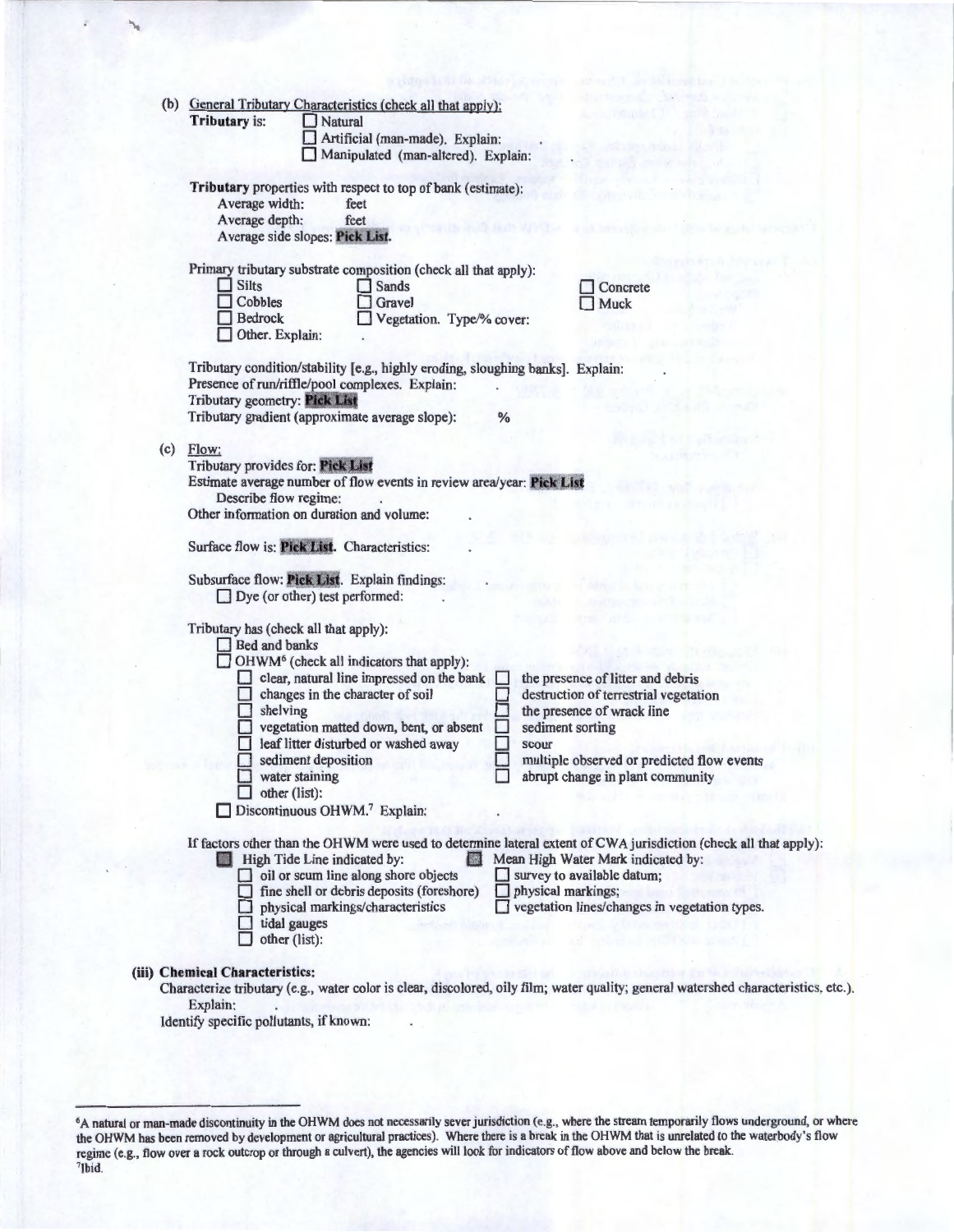(iv) Biological Characteristics. Channel supports (check all that apply):<br>  $\Box$  Riparian corridor. Characteristics (type, average width):<br>  $\Box$  Habitat for:<br>  $\Box$  Habitat for:

Riparian corridor. Characteristics (type, average width):

Wetland fringe. Characteristics:

Habitat for:

0 Federally Listed species. Explain findings:

**D** Fish/spawn areas. Explain findings:

 $\Box$  Other environmentally-sensitive species. Explain findings:

 $\Box$  Aquatic/wildlife diversity. Explain findings:

2. Characteristics of wetlands adjacent to non-TNW that flow directly or indirectly into TNW

## (i) Physical Characteristics:

- (a) General Wetland Characteristics: Properties: Wetland size: acres Wetland type. Explain: Wetland quality. Explain: Project wetlands cross or serve as state boundaries. Explain:
- (b) General Flow Relationship with Non-TNW: Flow is: **in Listin.** Explain:

**Surface flow is: Pick List** Characteristics:

Subsurface flow: Pick Lim. Explain findings:  $\Box$  Dye (or other) test performed:

- (c) Wetland Adjacency Determination with Non-TNW:
	- $\Box$  Directly abutting

Not directly abutting

- Discrete wetland hydrologic connection. Explain:
- 0 Ecological connection. Explain:
- Separated by berm/barrier. Explain:

#### (d) Proximity (Relationship) to TNW

Project wetlands are Pick List river miles from TNW. Project waters are Pick List aerial (straight) miles from TNW. Flow is from: Pick List. Estimate approximate location of wetland as within the Pick List floodplain.

(ii) Chemical Characteristics:

Characterize wetland system (e.g., water color is clear, brown, oil film on surface; water quality; general watershed characteristics; etc.). Explain:

Identify specific pollutants, if known:

### (iii) Biological Characteristics. Wetland supports (check all that apply):

- Riparian buffer. Characteristics (type, average width):
- Vegetation type/percent cover. Explain:
- Habitat for:
	- 0 Federally Listed species. Explain findings:
	- $\Box$  Fish/spawn areas. Explain findings:
	- $\Box$  Other environmentally-sensitive species. Explain findings:
	- $\Box$  Aquatic/wildlife diversity. Explain findings:

## 3. Characteristics of all wetlands adjacent to the tributary (if any)

All wetland(s) being considered in the cumulative analysis:  $\frac{1}{2}$  exception Approximately () acres in total are being considered in the cum

) acres in total are being considered in the cumulative analysis.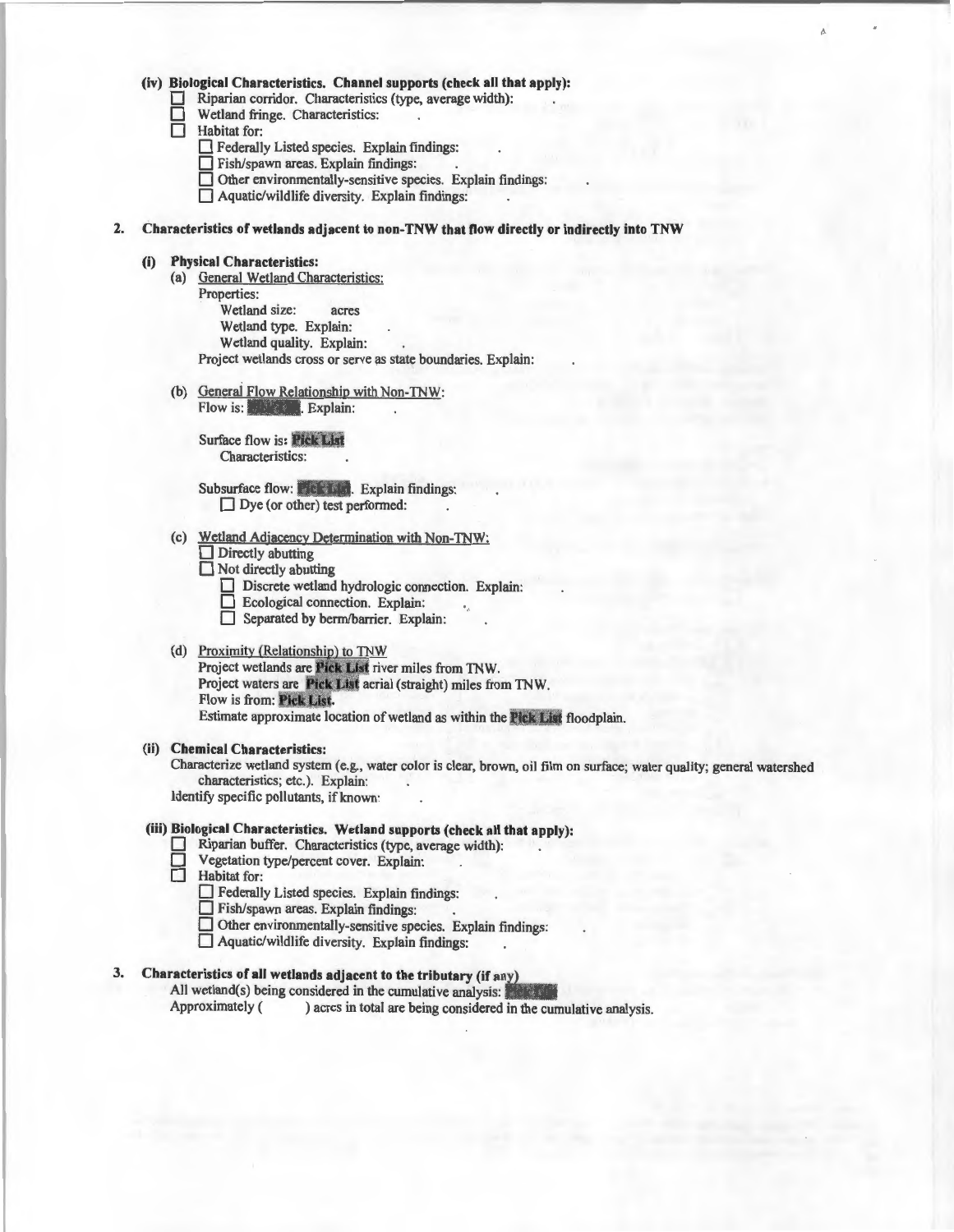For each wetland, specify the following:

Directly abuts? (Y/N) Size (in acres) Directly abuts? (Y/N) Size (in acres)

Summarize overall biological, chemical and physical functions being performed:

#### C. SIGNIFICANT NEXUS DETERMINATION

A significant nexus analysis will assess the flow characteristics and functions of the tributary itself and the functions performed by any wetlands adjacent to the tributary to determine if they significantly affect the chemical, physical, and biological integrity of a TNW. For each of the following situations, a significant nexus exists if the tributary, in combination with all of its adjacent wetlands, has more than a speculative or insubstantial effect on the chemical, physical and/or biological integrity of a TNW. Considerations when evaluating significant nexus include, but are not limited to the volume, duration, and frequency of the flow of water in the tributary and its proximity to a TNW, and the functions performed by the tributary and all its adjacent wetlands. It is not appropriate to determine significant nexus based solely on any specific threshold of distance (e.g. between a tributary and its adjacent wetland or between a tributary and the TNW). Similarly, the fact an adjacent wetland lies within or outside of a floodplain is not solely determinative of significant nexus.

Draw connections between the features documented and the effects on the TNW, as identified in the *Rapanos* Guidance and discussed in the Instructional Guidebook. Factors to consider include, for example:

- Does the tributary, in combination with its adjacent wetlands (if any), have the capacity to carry pollutants or flood waters to TNWs, or to reduce the amount of pollutants or flood waters reaching a TNW?
- Does the tributary, in combination with its adjacent wetlands (if any), provide habitat and lifecycle support functions for fish and other species, such as feeding, nesting, spawning, or rearing young for species that are present in the TNW?
- Does the tributary, in combination with its adjacent wetlands (if any), have the capacity to transfer nutrients and organic carbon that support downstream foodwebs?
- Does the tributary, in combination with its adjacent wetlands (ifariy), have other relationships to the physical, chemical, or biological integrity of the TNW?

Note: the above list of considerations is not inclusive and other functions observed or known to occur should be documented below:

- 1. Significant nexus findings for non-RPW that has no adjacent wetlands and flows directly or indirectly into TNWs. Explain findings of presence or absence of significant nexus below, based on the tributary itself, then go to Section lll.D:
- 2. Significant nexus findings for non-RPW and its adjacent wetlands, where the non-RPW flows directly or indirectly into TNWs. Explain findings of presence or absence of significant nexus below, based on the tributary in combination with all of its adjacent wetlands, then go to Section IIl.D:
- 3. Significant nexus findings for wetlands adjacent to an RPW but that do not directly abut the RPW. Explain findings of presence or absence of significant nexus below, based on the tributary in combination with all of its adjacent wetlands, then go to Section III.D:

## D. DETERMINATIONS OF JURISDICTIONAL FINDINGS. THE SUBJECT WATERS/WETLANDS ARE (CHECK ALL THAT APPLY):

1. TNWs and Adjacent Wetlands. Check all that apply and provide size estimates in review area: B TNWs: linear feet width (ft), Or, acres. Wetlands adjacent to TNWs: acres.

## 2. RPWs that flow directly or indirectly into TNWs.

- \ Tributaries ofTNWs where tributaries typically flow year-round are jurisdictional. Provide data and rationale indicating that tributary is perennial: .
- CJ Tributaries ofTNW where tributaries have continuous flow "seasonally" (e.g., typically three months each year) are jurisdictional. Data supporting this conclusion is provided at Section lll.B. Provide rationale indicating that tributary flows seasonally: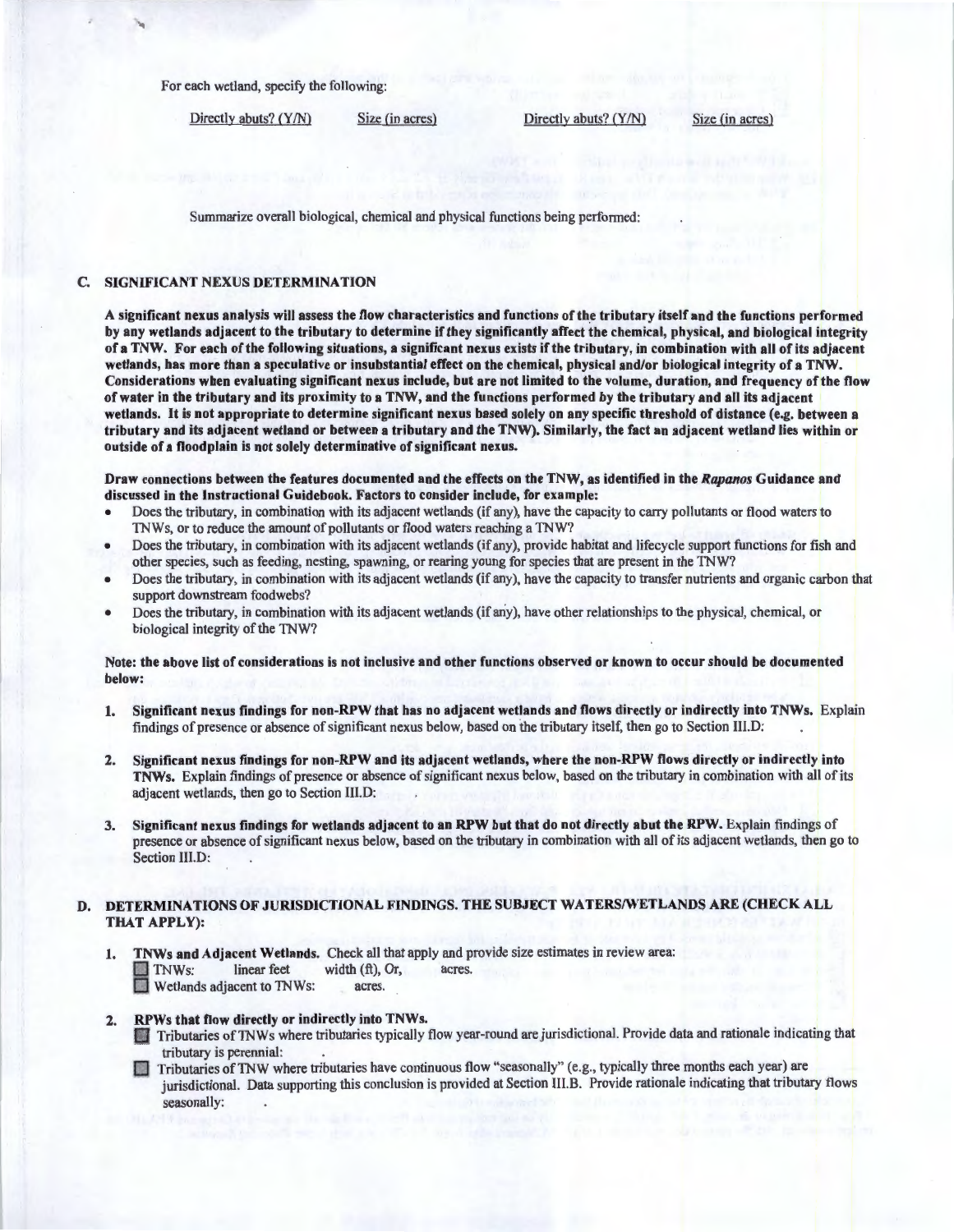Provide estimates for jurisdictional waters in the review area (check all that apply):<br>
Tributary waters: linear feet width (ft).

Tributary waters: linear feet width (ft).<br>
Other non-wetland waters: acres.<br>
Identify type(s) of waters:

- - Identify type(s) of waters:
- 
- 3. Non-RPWs<sup>8</sup> that flow directly or indirectly into TNWs.<br>Waterbody that is not a TNW or an RPW, but flows directly or indirectly into a TNW, and it has a significant nexus with a TNW is jurisdictional. Data supporting this conclusion is provided at Section 111.C.

Provide estimates for jurisdictional waters within the review area (check all that apply):<br>
Tributary waters: linear feet width (ft).

- Fributary waters: linear feet width (ft).<br>
Other non-wetland waters: acres.<br>
Identify type(s) of waters:
- - Identify type(s) of waters:

# Wetlands directly abutting an RPW that flow directly or indirectly into TNWs.<br>All Wetlands directly abut RPW and thus are jurisdictional as adjacent wetlands.

- Wetlands directly abutting an RPW where tributaries typically flow year-round. Provide data and rationale indicating that tributary is perennial in Section Ill.D.2, above. Provide rationale indicating that wetland is directly abutting an RPW: .
- **E:1** Wetlands directly abutting an RPW where tributaries typically flow "seasonally." Provide data indicating that tributary is seasonal in Section Ill.B and rationale in Section III.D.2, above. Provide rationale indicating that wetland is directly abutting an RPW:

Provide acreage estimates for jurisdictional wetlands in the review area: acres.

5. Wetlands adjacent to but not directly abutting an RPW that flow directly or indirectly into TNWs. Wetlands that do not directly abut an RPW, but when considered in combination with the tributary to which they are adjacent and with similarly situated adjacent wetlands, have a significant nexus with a TNW are jurisidictional. Data supporting this conclusion is provided at Section III.C.

Provide acreage estimates for jurisdictional wetlands in the review area: acres.

#### 6. Wetlands adjacent to non-RPWs that flow directly or indirectly into TNWs.

Wetlands adjacent to such waters, and have when considered in combination with the tributary to which they are adjacent and with similarly situated adjacent wetlands, have a significant nexus with a TNW are jurisdictional. Data supporting this conclusion is provided at Section III.C.

Provide estimates for jurisdictional wetlands in the review area: acres.

## 7. Impoundments of jurisdictional waters.<sup>9</sup>

- 
- 
- As a general rule, the impoundment of a jurisdictional tributary remains jurisdictional.<br>
Demonstrate that impoundment was created from "waters of the U.S.," or<br>
Demonstrate that water meets the criteria for one of the cat **Demonstrate that water meets the criteria for one of the categories presented above (1-6), or Demonstrate that water is isolated with a nexus to commerce (see E below).**
- 
- E. ISOLATED [INTERSTATE OR INTRA-STATE] WATERS, INCLUDING ISOLATED WETLANDS, THE USE, DEGRADATION OR DESTRUCTION OF WHICH COULD AFFECT INTERSTATE COMMERCE, INCLUDING ANY SUCH WATERS (CHECK ALL THAT APPLY):<sup>10</sup>
	- which are or could be used by interstate or foreign travelers for recreational or other purposes.<br>from which fish or shellfish are or could be taken and sold in interstate or foreign commerce.
	- From which fish or shellfish are or could be taken and sold in interstate or foreign commerce.<br>
	which are or could be used for industrial purposes by industries in interstate commerce.<br>
	Interstate isolated waters. Explain:

which are or could be used for industrial purposes by industries in interstate commerce.

- Interstate isolated waters. Explain:
- Other factors. Explain:

Identify water body and summarize rationale supporting determination:

<sup>8</sup>See Footnote #3.

<sup>&</sup>lt;sup>9</sup> To complete the analysis refer to the key in Section III.D.6 of the Instructional Guidebook.<br><sup>10</sup> Prior to asserting or declining CWA jurisdiction based solely on this category, Corps Districts will elevate the action review consistent with the process described in the Corps/EPA *Memorandum Regarding CWA Ad Jurisdiction Following Rapanos.*